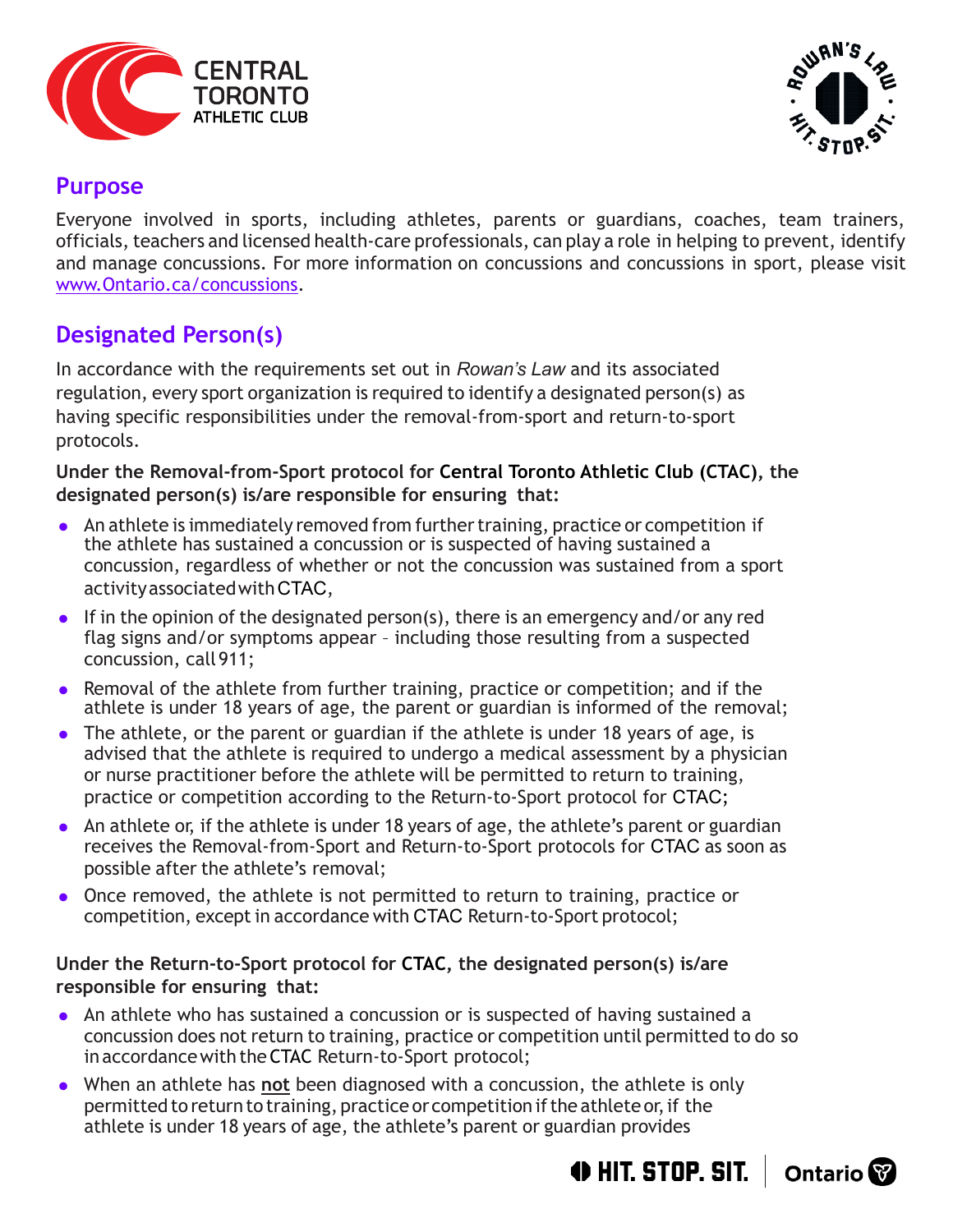confirmation to the designated person(s) about the outcome of the athlete's medical assessment, specifically that the athlete:

- has undergone a medical assessment by the physician or nurse practitioner and has **not** been diagnosed as having a concussion, and
- has been medically cleared to return to training, practice or competition by a physician or nurse practitioner;
- When an athlete is diagnosed by a physician or nurse practitioner as having a concussion, the athlete is not permitted to move on to unrestricted training, practice or competition unless the athlete or, if the athlete is under 18 years of age, the athlete's parent or guardian provides a confirmation of medical clearance by the physician or nurse practitioner to the designated person(s);
- An athlete is not permitted to return to training, practice or competition throughCTACgraduated Return-to-Sport steps unless the athlete or, if the athlete is under 18 years of age, the athlete's parent or guardian has shared the medical advice or recommendations they received, if any, with the designated person(s);
- When an athlete is diagnosed by a physician or nurse practitioner as having a concussion, the athlete or, if the athlete is under 18 years of age, the athlete's parent/guardian has been informed of the importance of disclosing the diagnosis to any other sport organization with which the athlete is registered or school that the athlete attends.

The regulation states that a designated person(s) may rely on the information received from an athlete or, if the athlete is under 18 years of age, from the athlete's parent or guardian in carrying out their responsibilities under CTAC Returnto-Sport protocol.

**The following individual(s) is/are recognized by CTAC as the "designated person(s)" with respect to Removal-from-Sport and Return-to-Sport protocols for CTAC:**

| Name of Designated person(s): | David Christiani, Head Coach<br>Sue Pribaz, Senior Club Coach |
|-------------------------------|---------------------------------------------------------------|
| Date:                         | February 8, 2022                                              |
| Term of designation:          | February 2023                                                 |

 $\bigoplus$  HIT. STOP. SIT.  $\bigcup$  Ontario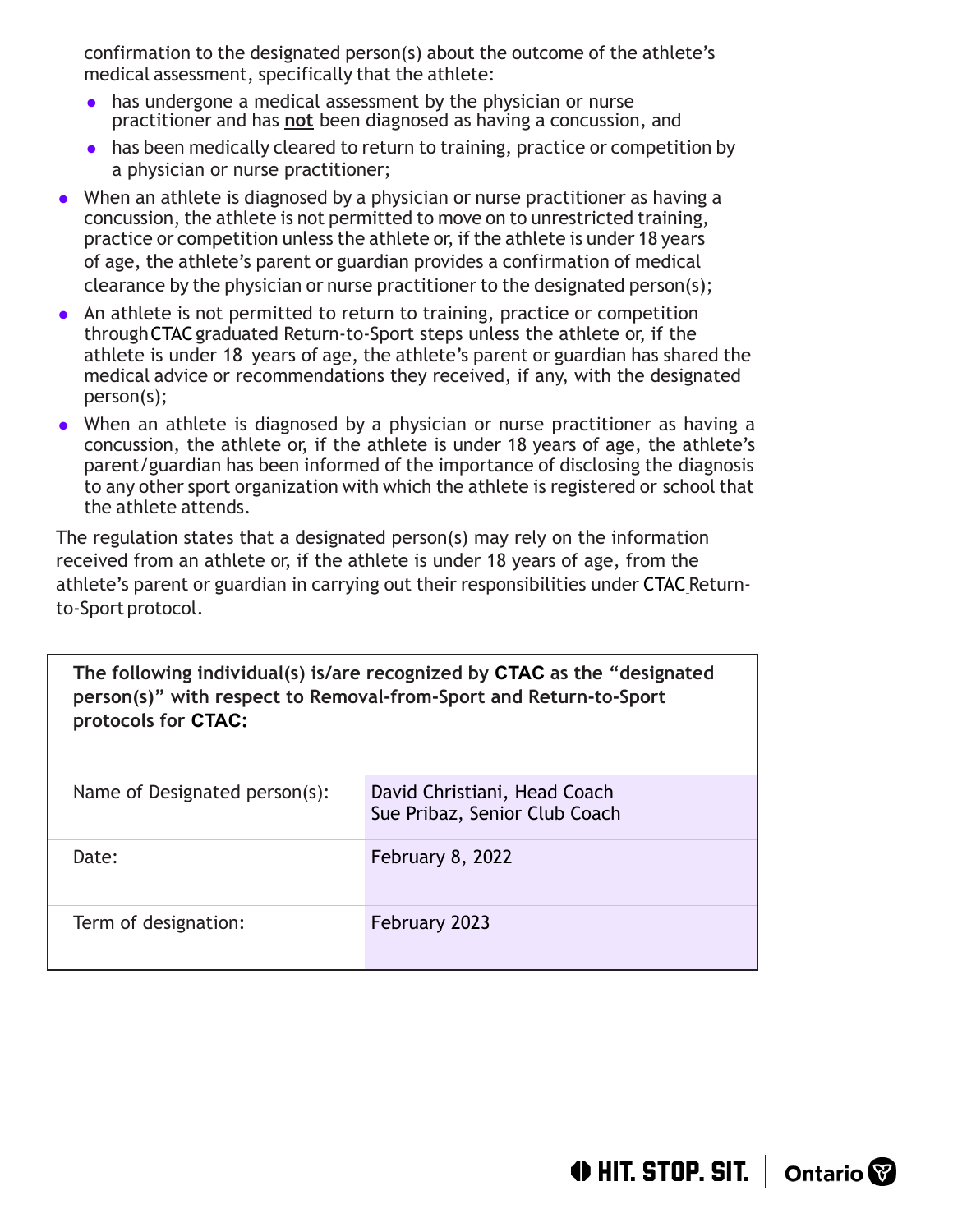# **Removal-from-Sport Protocol**

The following outlines a process for immediate removal of an athlete who is suspected of having sustained a concussion.

#### **1. Remove theAthlete**

Designated person(s) to immediately remove the athlete from further training, practice or competition if the athlete has sustained a concussion or is suspected of having sustained a concussion regardless of whether the concussion or suspected concussion was sustained from an activity associated with CTAC.

## **2. Call 9-1-1 if Emergency**

Designated person(s) to call 9-1-1 if in their opinion, doing so is necessary (e.g., if there is an emergency and any red flag signs and/or symptoms appear).

### **3. Inform**

If the athlete is under 18 years of age, Designated person(s) to inform the athlete's parent or guardian about the removal from further training, practice or competition.

Designated person(s) to advise the athlete, or the parent or guardian if the athlete is under 18 years of age, that the athlete is required to undergo a medical assessment by a physician or nurse practitioner before the athlete will be permitted to return to training, practice or competition.

A medical assessment determines whether the athlete has a concussion. An athlete will not be permitted to return to training, practice or competition until they receive medical clearance by a physician or nurse practitioner to do so.

## **4. Give Protocols**

Designated person(s) to provide the athlete or, if the athlete is under 18 years of age, the athlete's parent or guardian with CTAC Removal-from-Sport and Return-to-Sport protocols as soon as possible after the athlete has been removed from further training, practice or competition.



 $\bigoplus$  HIT. STOP. SIT.  $\bigcup$  Ontario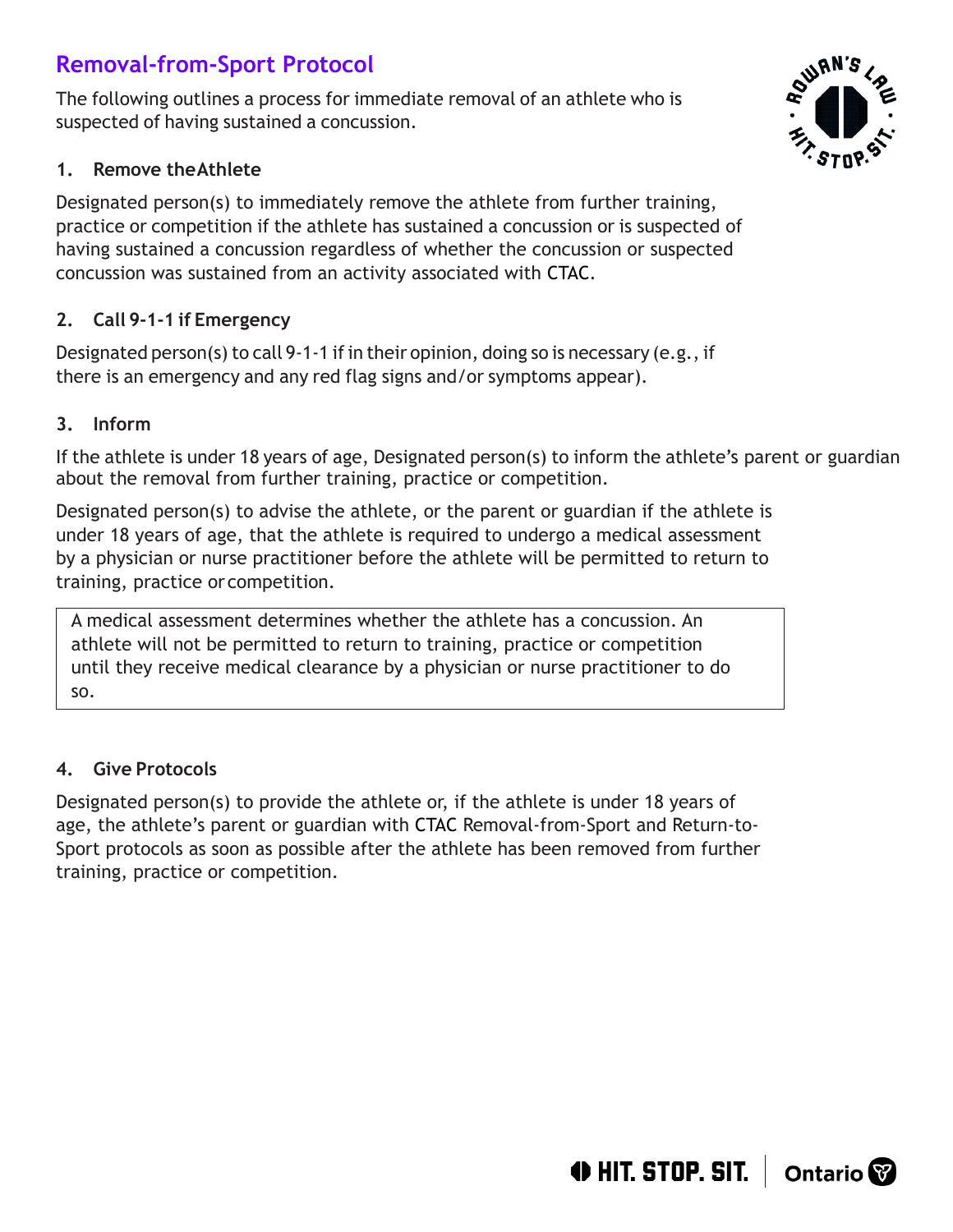# **Removal-from-Sport Protocol**

#### **5.** Record the Incident

Make and keep a record of incidences where an athlete is removed from further training, practice or competition because they are suspected of having sustained a concussion regardless of whether the athlete is later diagnosed with a concussion.

The sport organization must limit the collection, use, and disclosure of personal information to that which is reasonably necessary for the purpose of carrying out the sport organization's protocols, and to limit access to such personal information to only those individuals who require it forthe purpose of fulfilling their duties or obligations under the Act. Personal information collected under this protocol shall be retained, disclosed and disposed of in a secure manner and in accordance with the sport organization's personal information retention policy.

#### **6. Returning to Training, Practice or Competition**

Once removed, the athlete is not permitted to return to training, practice or competition, except in accordance with CTAC Return-to-Sport protocol.



 $\bigoplus$  HIT. STOP. SIT.  $\bigcup$  Ontario  $\bigotimes$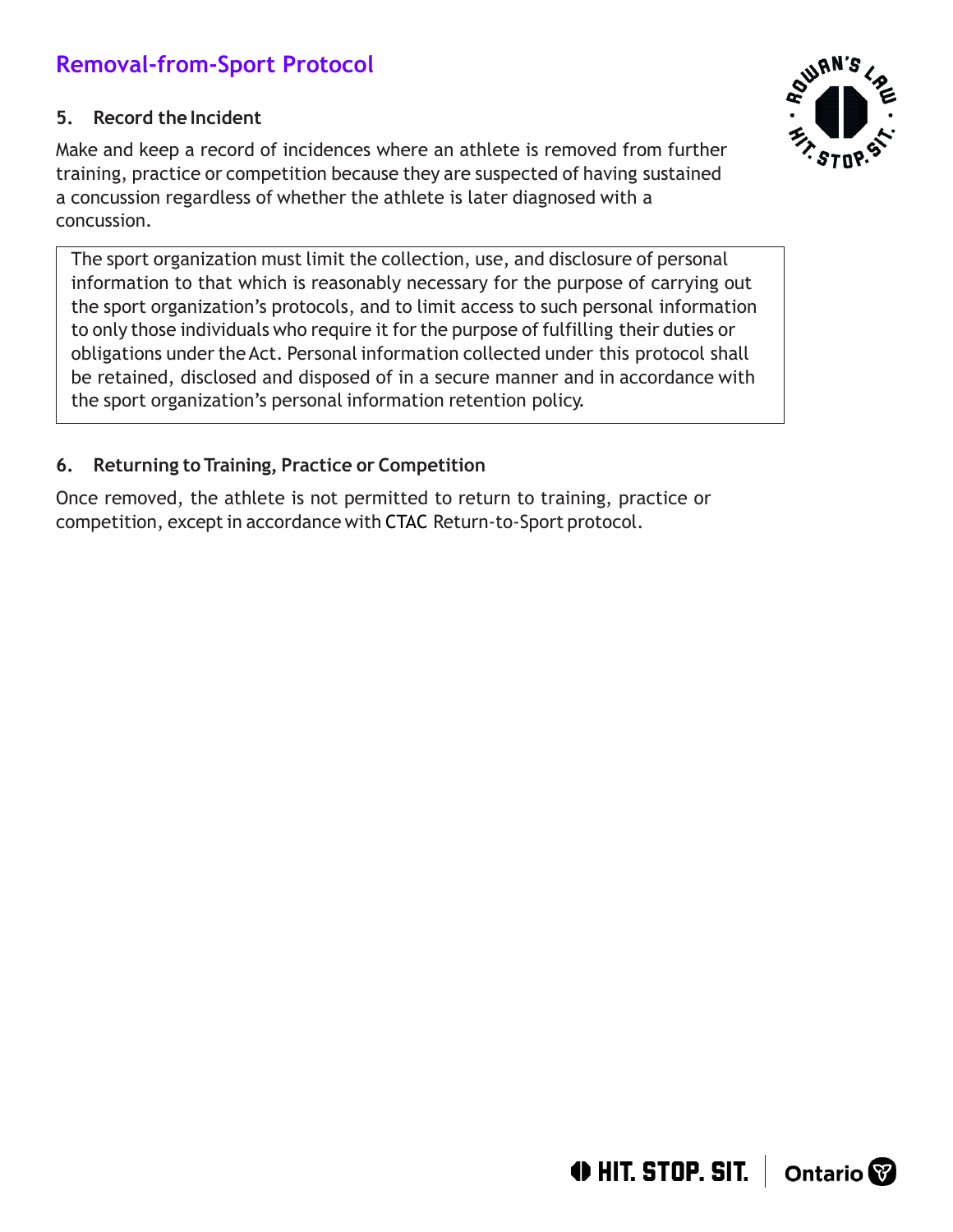## **Return-to-Sport Protocol**

The following outlines a return-to-sport process for an athlete who has been removed from training, practice or competition due to a suspected or diagnosed concussion, regardless of whether or not the concussion was sustained or is suspected of having been sustained during a sport activity associated with CTAC.



#### **1. Receive Confirmation**

Ensure that an athlete who has sustained a concussion or is suspected of having sustained a concussion does not return to training, practice or competition until the athlete or, if the athlete is under 18 years of age, the athlete's parent or guardian provides confirmation to the designated person(s) that the athlete:

- a) Hasundergone a medicalassessmentbyaphysician ornurse practitioner and has not been diagnosed as having a concussion, and
- b) Has been medically cleared to return to training, practice or competition by the physician or nurse practitioner.

#### **2. If Diagnosed with Having a Concussion**

If an athlete has been diagnosed by a physician or nurse practitioner as having a concussion the athlete must proceed through the graduated return-to-sportsteps.

#### **The Return-to-School Plan (Learning and Physical Activity)**

Students in elementary and secondary school with a diagnosed concussion must follow their school board's return-to-school plan, which supports a student's gradual return to learning and return to physical activity. Contact the school for more information.

 $\bigoplus$  HIT. STOP. SIT.  $\bigcup$  Ontario  $\bigotimes$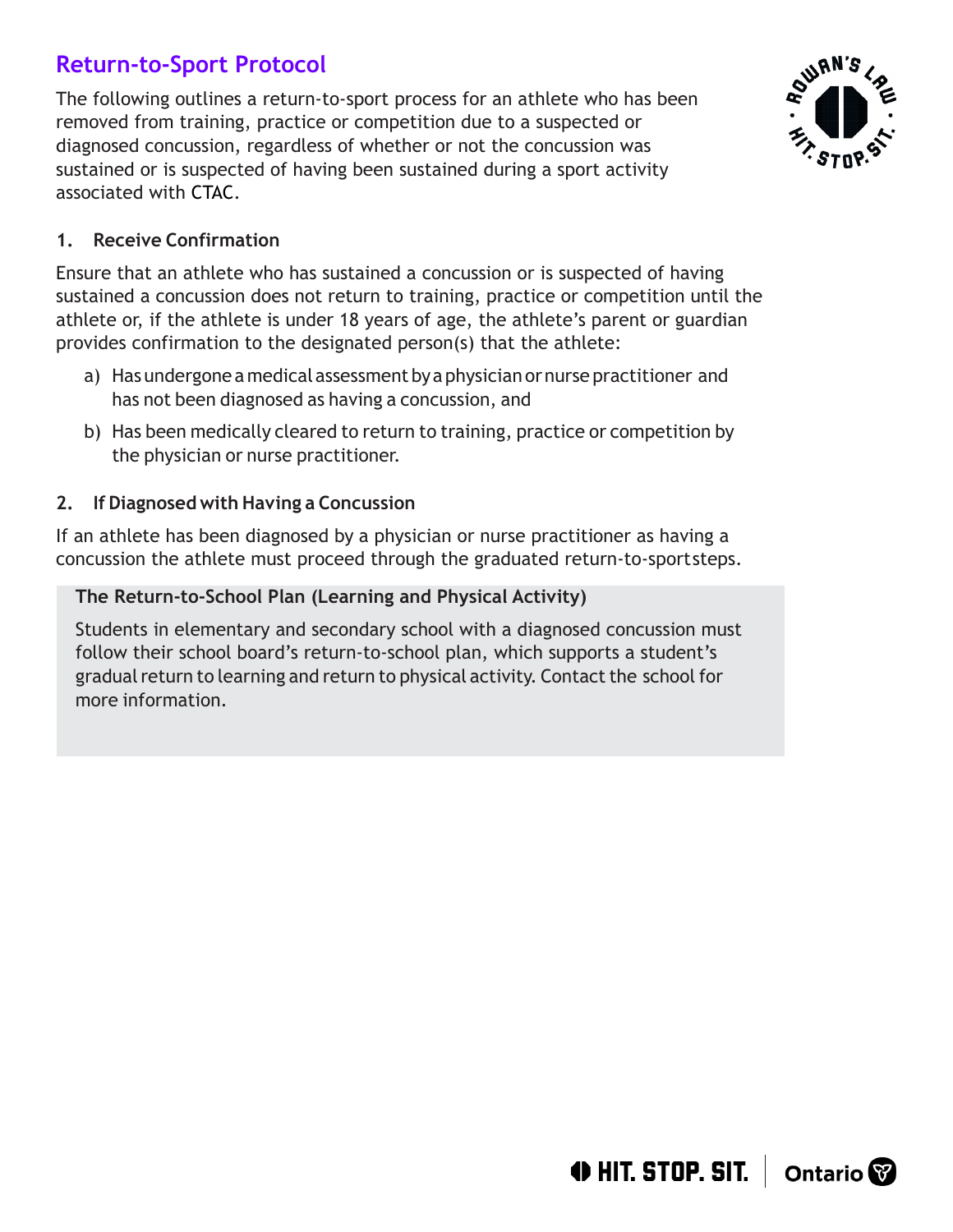## **Return-to-Sport Protocol**

#### **3. Graduated Return-to-SportSteps**

It is important to note that typical recovery times vary from person to person, and that some individuals may require more time to progress through the graduated return-to-sport steps.

The graduated return-to-sport steps may include the following activities. It is typically recommended that an athlete with concussion rest for 24 to 48 hours before beginning step 1.

|                                                     | <b>Activities</b>                                                                                             | <b>Goal of Step</b>                                                  | <b>Duration</b>                                                                                                                                |
|-----------------------------------------------------|---------------------------------------------------------------------------------------------------------------|----------------------------------------------------------------------|------------------------------------------------------------------------------------------------------------------------------------------------|
| Step 1:<br>Symptom-limiting<br>activities           | Daily activities that<br>don't make symptoms<br>worse, such as moving<br>around the home and<br>simple chores | Gradual<br>reintroduction of daily<br>school, and work<br>activities | At least 24hours                                                                                                                               |
| Step 2:<br>Light aerobic activity                   | Light activities such as<br>walking or stationary<br>bicycle at slow to<br>medium pace for 10-<br>15 minutes  | Increase heart rate                                                  | At least 24hours                                                                                                                               |
| Step 3:<br>Sport-specific exercise                  | Individual physical<br>activity such as running<br>or skating<br>No contact or head<br>impact activities      | Add movement                                                         | At least 24 hours                                                                                                                              |
| Step 4:<br>Non-contact training,<br>practice drills | Harder training drills<br>Add resistance<br>training (if<br>appropriate)                                      | Exercise, coordination<br>and increased thinking                     | At least 24hours                                                                                                                               |
| Step 5:<br>Unrestricted training<br>and practice    | Unrestricted training<br>and practice $-$ with<br>contact where<br>applicable                                 | Restore confidence and<br>assess functional skills                   | At least 24hours<br>Obtain clearance from<br>physician or nurse<br>practitioner before<br>unrestricted training,<br>practice or<br>competition |
| Step 6:<br>Return-to-Sport                          | Unrestricted<br>competition                                                                                   |                                                                      |                                                                                                                                                |

An athlete is typically ready to progress to the next step when they can do the activities at their current step without new or worsening symptoms. If at any step symptoms get worse, they should stop and return to the previous step before trying again. If symptoms do not improve or if the symptoms continue to worsen, the athlete should return to the physician or nurse practitioner.



**O HIT. STOP. SIT.** Ontario